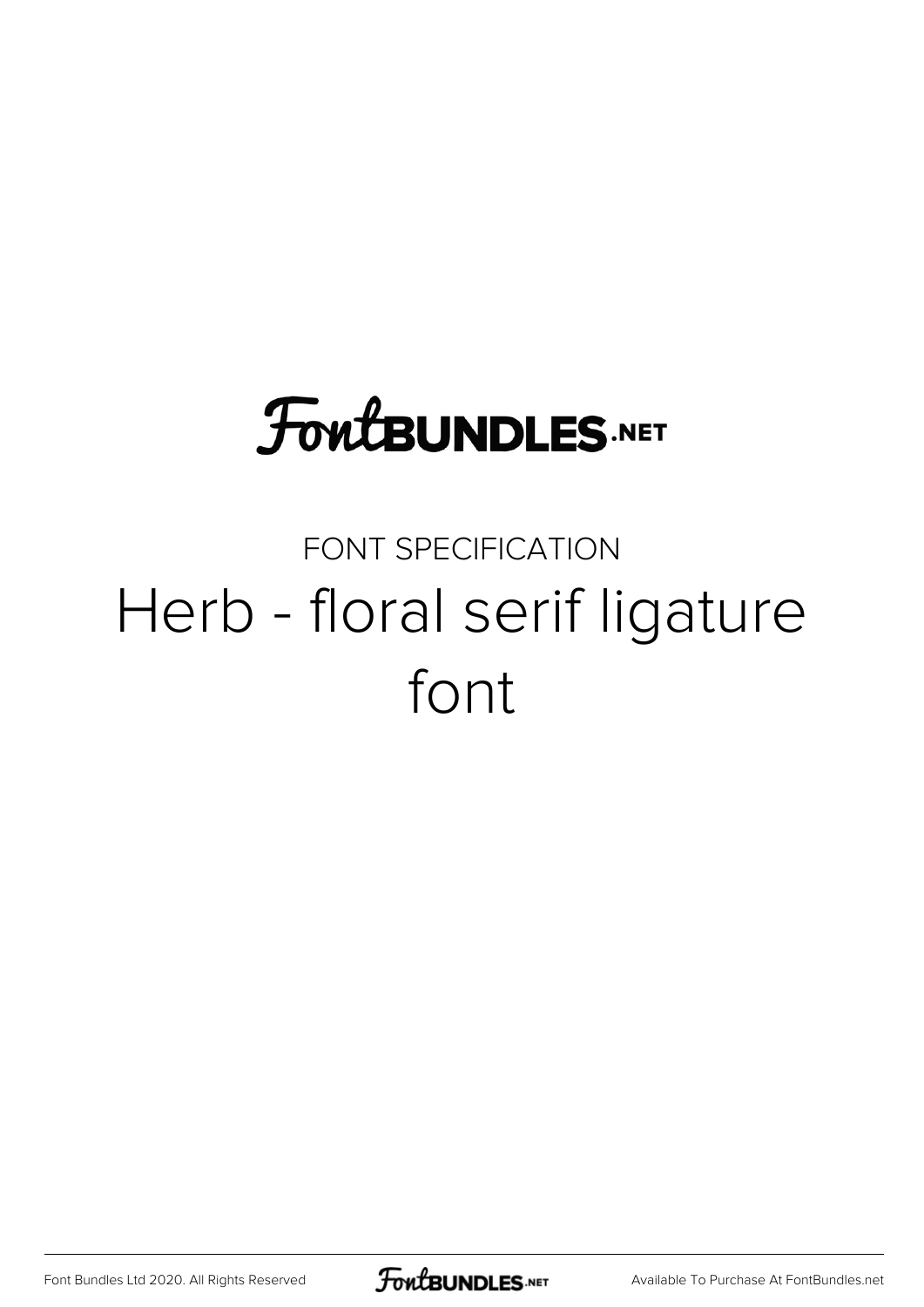#### Herb - Normal

**Uppercase Characters** 

## ABCDEFGHIKLMNOP QRSTUVWXYZ

Lowercase Characters

abcdefghijklmnopqrstuvw x y z

**Numbers** 

### 0123456789

Punctuation and Symbols

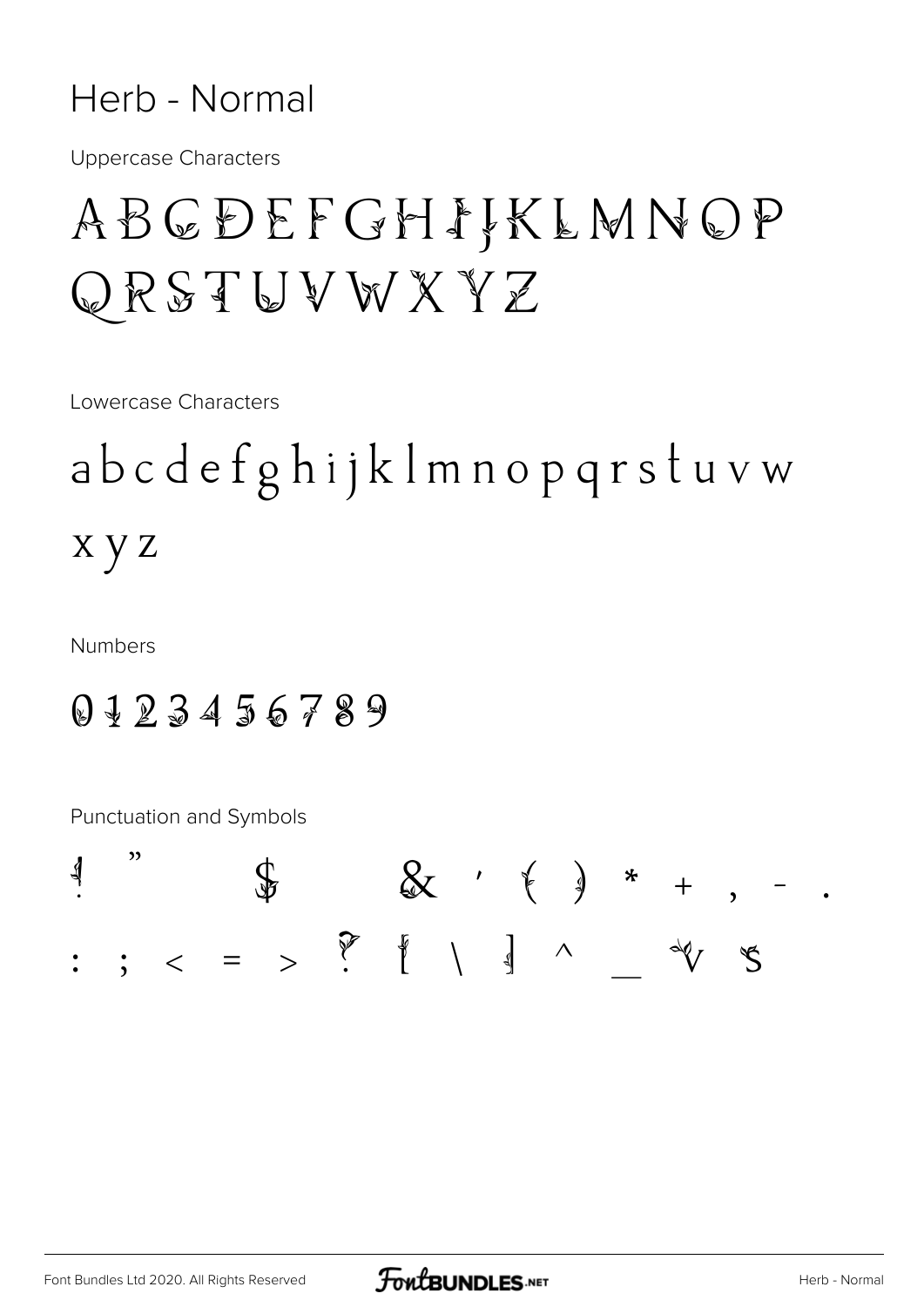All Other Glyphs

 $\overline{?}$ 

;<br>;

 $\ddot{\phantom{0}}$ 

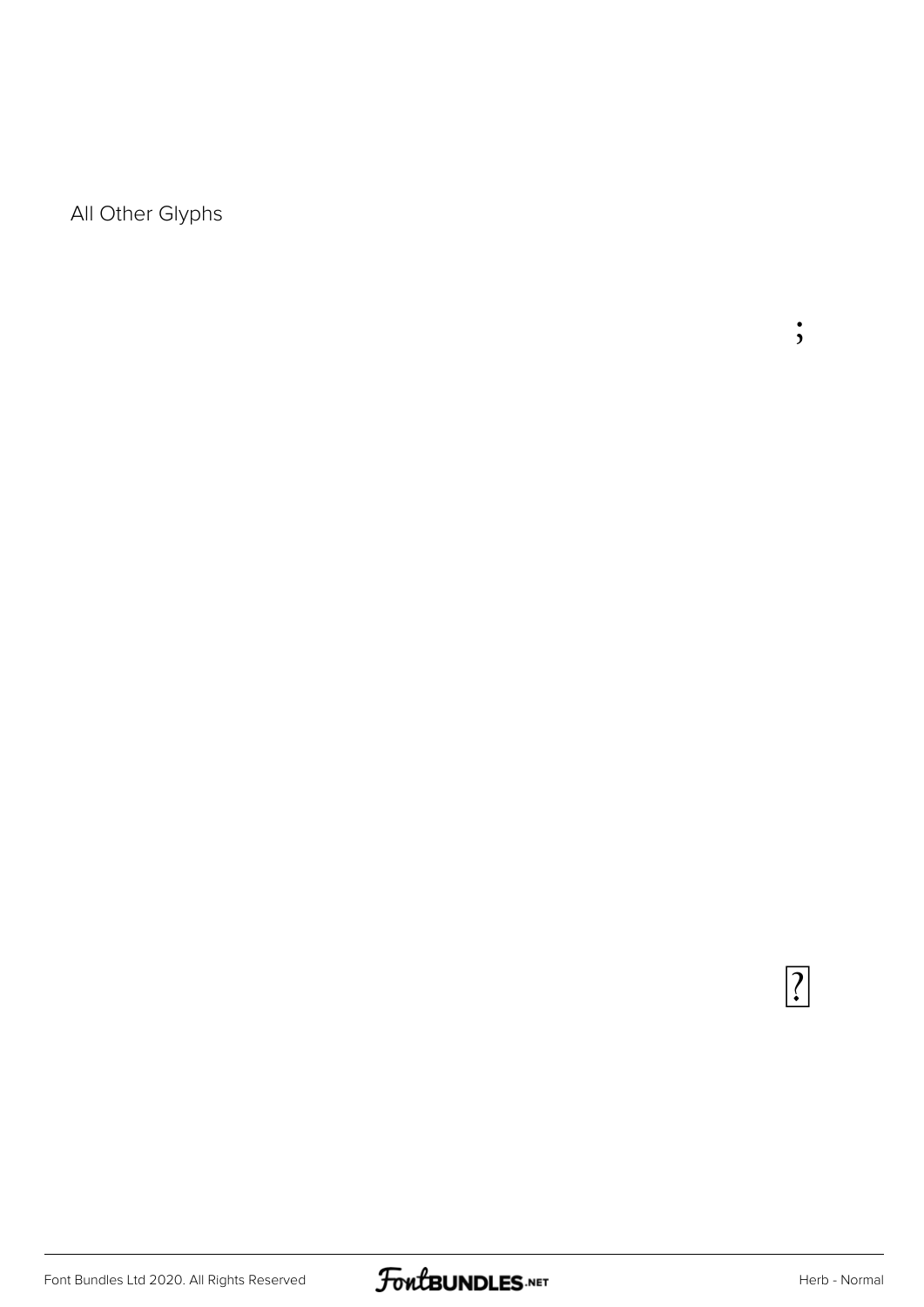|  |                            |  | a aa ab bb |  |
|--|----------------------------|--|------------|--|
|  | ve va ve ve vi vi vo vp vi |  |            |  |
|  | d dd dip & ea eb et eto ed |  |            |  |
|  | ee ef eh ej ek em en ep er |  |            |  |
|  | es et eu f fb ff fh fr fk  |  |            |  |
|  | fi ft gg hh i ii ji kk     |  |            |  |
|  | I li mmm n nn v oa off     |  |            |  |